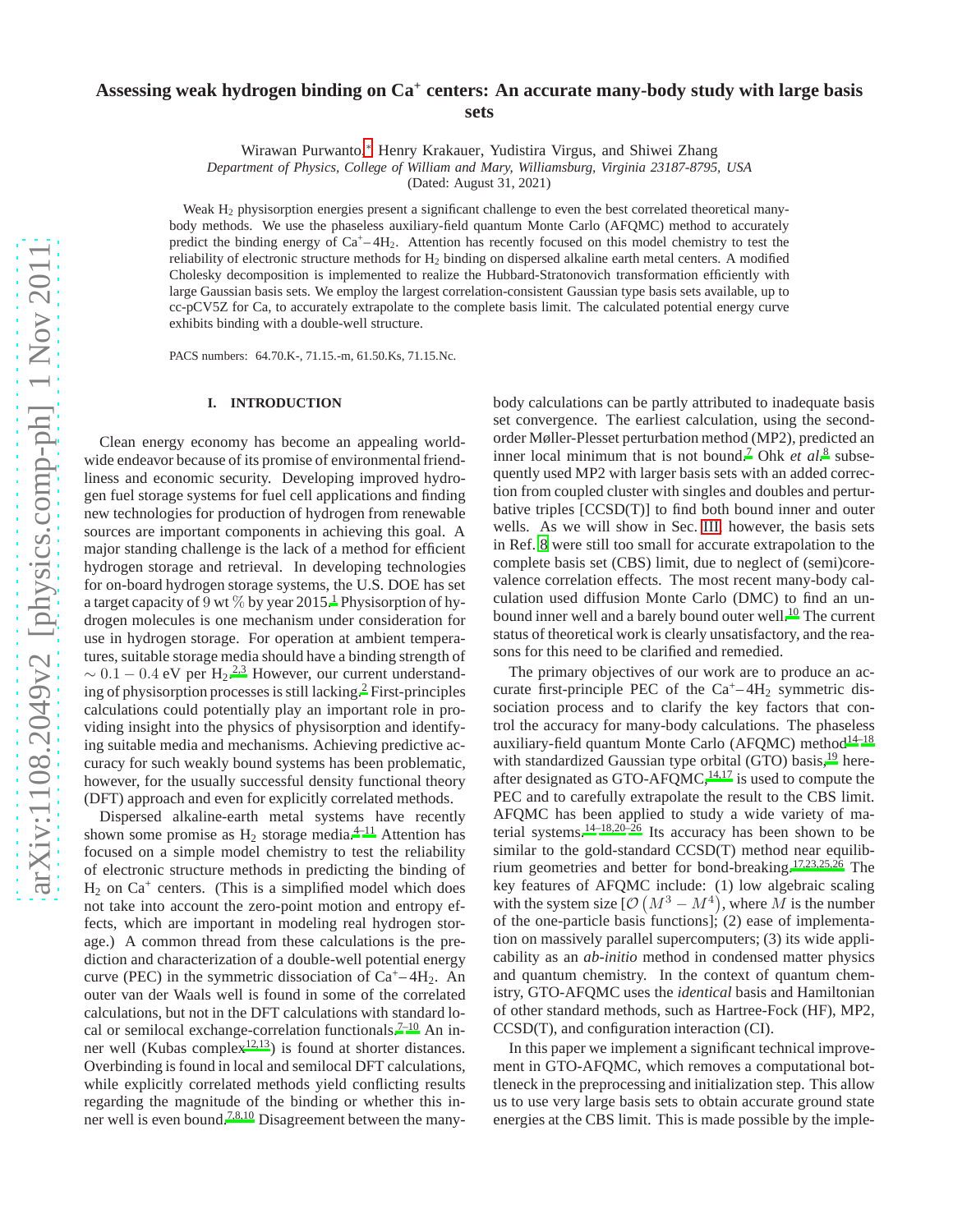mentation of a modified Cholesky decomposition  $(mCD)^{27-29}$  $(mCD)^{27-29}$  $(mCD)^{27-29}$ of the two-body interaction term in the Hamiltonian. Our GTO-AFQMC calculation with the aug-cc-pCV5Z basis set (827 GTOs) represents the largest many-body calculation in this system with GTOs to date.

The rest of this paper is organized as follows. The implementation of mCD together with relevant methodological details of AFQMC are presented in Sec. [II.](#page-1-0) Accuracy and timing illustrations of AFQMC/mCD are also given. GTO-AFQMC  $Ca<sup>+</sup>-4H<sub>2</sub> PEC calculations and extrapolation to the CBS limit$ are presented in Sec. [III.](#page-5-0) In Sec. [IV](#page-7-0) we discuss possible residual sources of error and compare our results to previously published results. We summarize and conclude in Sec. [V.](#page-8-7)

# <span id="page-1-0"></span>**II. GTO-AFQMC METHODOLOGICAL IMPROVEMENTS AND CALCULATION DETAILS**

After a brief AFQMC overview, methodological improvements with GTOs are presented. The improvements remove a preprocessing bottleneck for computer time and memory, allowing the use of large GTO basis sets in AFQMC. This is achieved in an unbiased manner using mCD. Accuracy and timing illustrations are given, and the section concludes with the calculation details which are used in Sec. [III.](#page-5-0)

#### **A. AFQMC ground state projection**

We briefly review the key features of the phaseless AFQMC method, which are relevant for the remainder of this section. Detailed descriptions of the method can be found in Refs. [14](#page-9-4)– [18.](#page-9-5)

AFQMC stochastically evaluates the ground state of a many-body Hamiltonian  $\hat{H}$  by means of importance sampled random walks in Slater-determinant space. $14,30$  $14,30$  The stochastically generated determinants are the samples of the groundstate many-body wave function  $|\Psi_0\rangle$ . Although AFQMC is in principle an exact method, in practice the sign or complexphase problem arises, $14,30,31$  $14,30,31$  $14,30,31$  which must be controlled using some approximate means in order to prevent the exponential growth of the Monte Carlo variance. This is done with the phaseless approximation, $14$  which has been demonstrated to yield excellent agreement with both experimental and known exact results in a wide variety of molecules and extended systems.[14](#page-9-4)[,17](#page-9-7)[,18](#page-9-5)[,20](#page-9-8)[–26](#page-9-9) To date we have developed AFQMC methods with two basis sets: (1) planewaves with pseudopotentials, which are suitable for studying periodic systems;<sup>[14](#page-9-4)[,18](#page-9-5)[,20](#page-9-8)[,22](#page-9-16)[,24](#page-9-17)[,32](#page-9-18)</sup> (2) GTOs, which are widely employed for *ab initio* quantum chemistry.[17](#page-9-7)[,21](#page-9-19)[–23](#page-9-10)[,25](#page-9-11)[,26](#page-9-9) In addition there have been many applications on lattice models (*e.g.*, the Hubbard model) where the phaseless approximation reduces to the constrained path approximation<sup>[30](#page-9-14)[,33](#page-9-20)</sup> due to the nature of the interaction. These systems typically have correlation energy as a significantly higher fraction of their total energy than in most molecules and solids. The high accuracy that has been achieved in these systems for both energy and correlation functions is thus encouraging for the prospect of AFQMC in real materials.

The electronic Hamiltonian  $\hat{H} = \hat{K} + \hat{V}$  contains one-body  $\hat{K} = \sum_{ij} K_{ij} c_i^\dagger c_j^{\phantom{\dagger}}$  kinetic energy and external potential terms plus two-body electron-electron interaction terms,

$$
\hat{V} = \frac{1}{2} \sum_{ijkl} V_{ijkl} c_i^{\dagger} c_j^{\dagger} c_k c_l , \qquad (1)
$$

<span id="page-1-4"></span>expressed here in a second quantized form. The fermionic creation operators  $c_i^{\dagger}$  are defined on a finite set of M orthonormal one-particle basis functions  $\{\chi_i(\mathbf{r})\}.$ 

The AFQMC method projects the ground state wave function  $|\Psi_0\rangle$  from a trial wave function  $|\Psi_\text{T}\rangle$ ,

$$
e^{-\tau \hat{H}} e^{-\tau \hat{H}} \cdots e^{-\tau \hat{H}} |\Psi_{\mathrm{T}}\rangle \to |\Psi_{0}\rangle , \qquad (2)
$$

<span id="page-1-1"></span>using a short-time Trotter-Suzuki decomposition

$$
e^{-\tau \hat{H}} = e^{-\tau \hat{K}/2} e^{-\tau \hat{V}} e^{-\tau \hat{K}/2} + \mathcal{O}(\tau^3) . \tag{3}
$$

The input  $\Psi_T$  can be either a single Slater determinant or a multi-determinant wave function; the AFQMC projection yields a stochastic multi-determinant representation of  $\Psi_0$ .

The one-body projector is straightforward to implement in AFQMC:  $e^{-\tau \hat{K}/2}$  acting on a Slater determinant yields another Slater determinant. To evaluate the two-body projector  $e^{-\tau \hat{V}}$ , we first decompose  $\hat{V}$  into a sum of squares of onebody operators[,](#page-9-21)<sup>34</sup>

$$
\hat{V} = -\frac{1}{2} \sum_{\gamma} \hat{v}_{\gamma}^2 + \text{(one-body term)}\,,\tag{4}
$$

<span id="page-1-3"></span>where the minus sign is just a notational convention, and additional one-body terms can arise from reordering the creation and destruction operators. We employ the Hubbard-Stratonovich (HS) transformation<sup>[35](#page-9-22)[,36](#page-9-23)</sup> to rewrite the two-body projector as a multi-dimensional integral,

<span id="page-1-2"></span>
$$
e^{(1/2)\tau \sum_{\gamma} \hat{v}_{\gamma}^2} = \prod_{\gamma \to 0} \prod_{\gamma} \int_{-\infty}^{\infty} \frac{d\sigma_{\gamma}}{\sqrt{2\pi}} e^{-\sigma_{\gamma}^2/2} e^{\sqrt{\tau} \sigma_{\gamma} \hat{v}_{\gamma}}.
$$
 (5)

This integral over  $\{\sigma_{\gamma}\}\$ is evaluated stochastically in AFQMC. Both Eqs. [\(3\)](#page-1-1) and [\(5\)](#page-1-2) are exact in the limit  $\tau \to 0$ . We therefore have an exact reformulation of the original ground-state projector in terms of one-body projection operators  $\{\hat{v}_{\gamma}\}\$  coupled with external auxiliary fields  $\{\sigma_{\gamma}\}\$  which, after integration, recovers the original two-body interactions[.](#page-9-21)<sup>34</sup>

#### **B. Modified Cholesky decomposition**

#### *1. A potential computational bottleneck*

The HS decomposition [Eq. [\(4\)](#page-1-3)] of the two-body interaction term is a preprocessing step, which is done only once at the beginning of the calculation. The decomposition is not unique,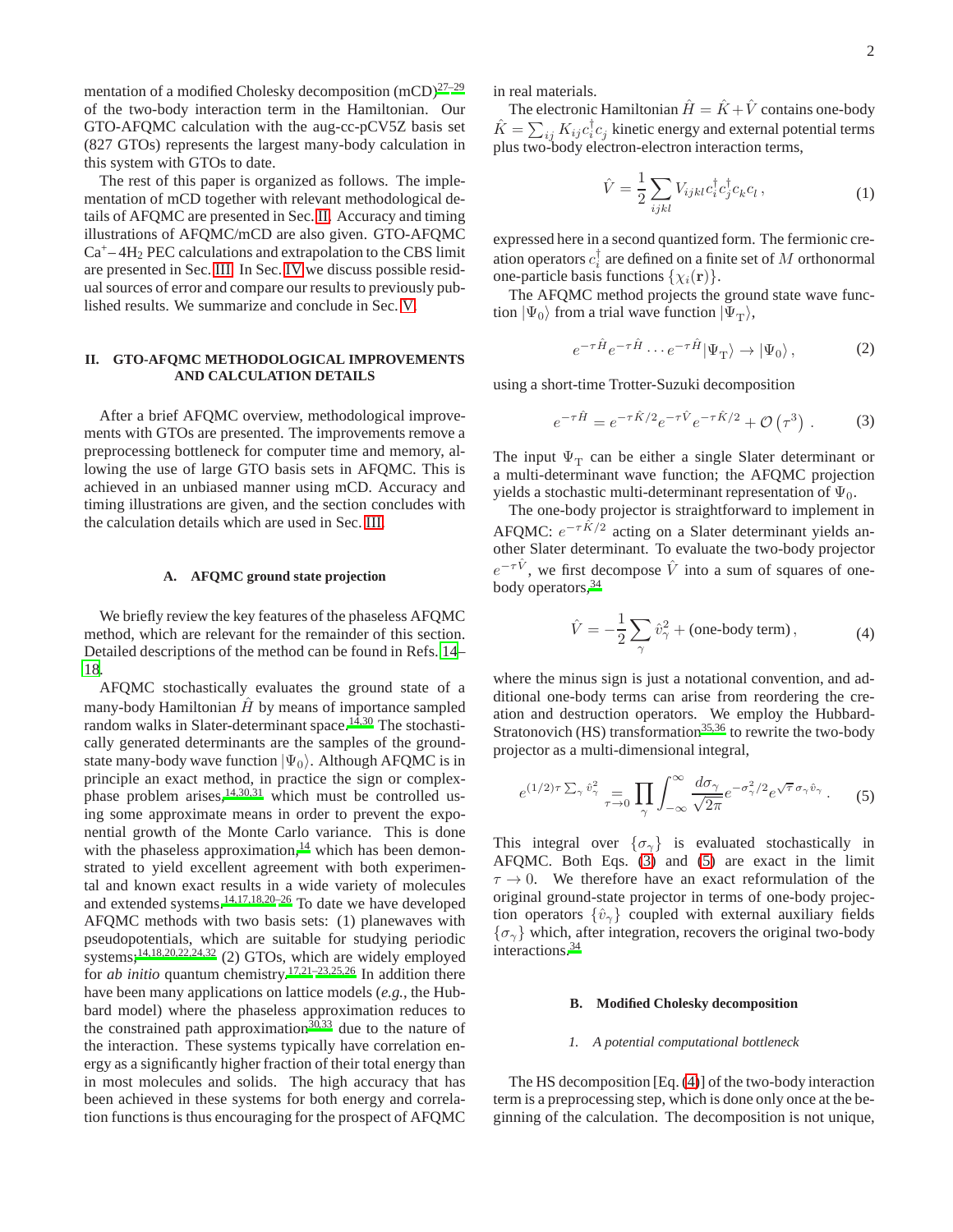and this flexibility can be exploited to obtain better perfor-mance and/or accuracy of the AFQMC calculation.<sup>[34](#page-9-21)</sup> The twobody interaction matrix elements  $V_{ijkl}$  in Eq. [\(1\)](#page-1-4) are given by electron-electron Coulomb repulsion integrals (ERIs) in electronic structure calculations:

$$
V_{ijkl} = \int d\mathbf{r}_1 d\mathbf{r}_2 \,\chi_i^*(\mathbf{r}_1)\chi_j^*(\mathbf{r}_2)\frac{e^2}{|\mathbf{r}_1 - \mathbf{r}_2|}\chi_l(\mathbf{r}_1)\chi_k(\mathbf{r}_2).
$$
\n(6)

In our earlier implementation of GTO-AFQMC, $^{17}$  $^{17}$  $^{17}$  we used the straightforward approach of diagonalizing the  $M^2 \times M^2$  symmetric ERI supermatrix  $V_{\mu(i,l),\nu(j,k)}$ , where  $\mu \equiv (i,l)$  and  $\nu \equiv (j, k)$  are compound indices. (The dimension  $M^2$  is reduced by a factor of two with GTOs as they are real-valued.) With the eigenvalues  $\lambda_{\gamma}$  and eigenvectors  $X_{\mu}^{\gamma}$  $\int_{\mu(i,l)}^{\gamma}$  of the real, symmetric  $V_{\mu\nu}$  supermatrix, the HS one-body operators can be written as

$$
\hat{v}_{\gamma} = \sqrt{-\lambda_{\gamma}} \sum_{i,l} X_{\mu(i,l)}^{\gamma} c_i^{\dagger} c_l \,. \tag{7}
$$

In practice, only  $\mathcal{O}(M)$  of the eigenvalues are found to have magnitudes greater than  $\sim 10^{-8} E_h$ , so the remainder can be discarded. The direct diagonalization leads to an  $\mathcal{O}(M^6)$  scaling of computer time and  $\mathcal{O}(M^4)$  storage. While exact for any Hermitian two-body interaction, this approach clearly scales poorly with system size.

The HS decomposition described above is a bottleneck for treating large systems. For special choices of the basis, such as planewaves, or for model systems, such as the on-site Hubbard model, the two-body interaction is easily written into the bilinear HS form of Eq. [\(4\)](#page-1-3), with  $\mathcal{O}(M)$  terms. This and the diagonalization results above suggest that the information content in the two-body term is only  $\mathcal{O}(M)$  and that more efficient HS strategies could be devised for general basis sets in electronic structure calculations.

The underlying problem here is the sheer size of the twobody supermatrix, which plagues all *ab initio* quantum chemistry methods. A number of approaches have been devised to reduce the computer time and number of integrals that need to be stored. These include density fitting or other auxiliary basis methods,  $37-41$  $37-41$  resolution of Coulomb operator,  $42,43$  $42,43$  and mCD.[27](#page-9-12)[–29](#page-9-13)

We have chosen to implement the mCD to carry out the HS decomposition in AFQMC. The method, similar to planewave approaches, has a single threshold parameter  $\delta$  which determines the maximum error in the Cholesky-expanded ERIs. For symmetric, positive semidefinite  $V_{\mu\nu}$  supermatrices, this error can be reduced to zero, within machine precision, for sufficiently small  $\delta$ . In practice, our calculations use  $\delta$  in the range  $10^{-6}$  to  $10^{-4}E_h$ , depending the target statistical accuracy in the AFQMC calculation, resulting in  $N_{\rm CD} \leq 7.5M$ Cholesky vectors. The algorithm and its performance are discussed next.

#### *2. Implementation of Cholesky decomposition in AFQMC*

The symmetric, positive semidefinite ERI supermatrix  $V_{\mu\nu}$ is decomposed using a recursive mCD algorithm.<sup>[28](#page-9-28)[,29](#page-9-13)</sup> Given *J* Cholesky vectors  $L^j_\mu$  ( $j = 1...J$ ),  $V_{\mu\nu}$  can be expressed as

$$
V_{\mu\nu} = \sum_{j=1}^{J} L_{\mu}^{j} L_{\nu}^{j} + \Delta_{\mu\nu}^{(J)}
$$
  

$$
\equiv V_{\mu\nu}^{(J)} + \Delta_{\mu\nu}^{(J)},
$$
 (8)

<span id="page-2-0"></span>where  $\Delta_{\mu\nu}^{(J)}$  is the residual error at the J-th iteration. The  $(J + 1)$ -th Cholesky vector is obtained from

$$
L_{\mu}^{J+1} = \frac{\Delta_{\mu[\nu]J}^{(J)}}{\sqrt{\Delta_{[\nu]J}^{(J)}}},\tag{9}
$$

where  $[\nu]_J$  indicates the index of the largest diagonal element,  $\Delta_{\scriptscriptstyle [\mu]}^{(J)}$  $\begin{bmatrix} V^{(1)} \\ V^{(1)} \end{bmatrix}$ , of the residual error matrix in the J-th iteration. A key point is that only a single column  $\Delta_{\mu[\nu]}^{(J)}$  $\begin{bmatrix} 1 & v \\ v & v \end{bmatrix}$  need to be computed and stored at any iteration. This iteration is repeated until  $\Delta_{[\nu]}^{(J)}$  $\begin{bmatrix} v^{(1)} \\ v^{(1)} \end{bmatrix}$  is less than  $\delta$ . This procedure guarantees that all matrix elements of the residual matrix are less than  $\delta$ :

$$
\left| V_{\mu\nu} - V_{\mu\nu}^{(N_{\rm CD})} \right| = \left| \Delta_{\mu\nu}^{(N_{\rm CD})} \right| \le \delta \tag{10}
$$

<span id="page-2-1"></span>where the number of Cholesky vectors corresponding to this  $\delta$ is denoted by  $N_{\text{CD}}$ . Damped prescreening<sup>[29](#page-9-13)</sup> is applied in each iteration step to stabilize the mCD factorization.

Using the  $N_{\text{CD}}$  Cholesky vectors, the decomposition in Eq. [\(4\)](#page-1-3) becomes

$$
\hat{V} = \frac{1}{2} \sum_{\gamma=1}^{N_{\text{CD}}} \left( \sum_{il} L_{\mu(i,l)}^{\gamma} c_i^{\dagger} c_l \right) \left( \sum_{jk} L_{\nu(j,k)}^{\gamma} c_j^{\dagger} c_k \right) \n- \frac{1}{2} \sum_{\gamma=1}^{N_{\text{CD}}} \sum_{ijk} L_{\mu(i,j)}^{\gamma} L_{\nu(j,k)}^{\gamma} c_i^{\dagger} c_k \n+ \mathcal{O}(\delta),
$$
\n(11)

where the extra one-body operator is also explicitly expressed in terms of the Cholesky vectors. The Cholesky vectors translate directly to the matrix elements of  $\hat{v}_{\gamma}$  in Eq. [\(4\)](#page-1-3):

$$
\hat{v}_{\gamma} = \sqrt{-1} \sum_{il} L^{\gamma}_{\mu(i,l)} c^{\dagger}_{i} c_{l} , \qquad (12)
$$

and the number of auxiliary fields is just given by  $N_{\text{CD}}$ .

In this work the Cholesky vectors were generated "on the fly" within NWChem<sup>[44](#page-9-29)</sup> or MPQC.<sup>[45](#page-9-30)</sup> In GTO-AFQMC, the second-quantized expression for the Hamiltonian must be ex-pressed with respect to orthogonalized GTOs[.](#page-9-7)<sup>17</sup> The mCD procedure [Eq. [\(8\)](#page-2-0)] is carried out in the original GTO basis, and the resulting Cholesky vectors are then transformed to the orthogonalized basis.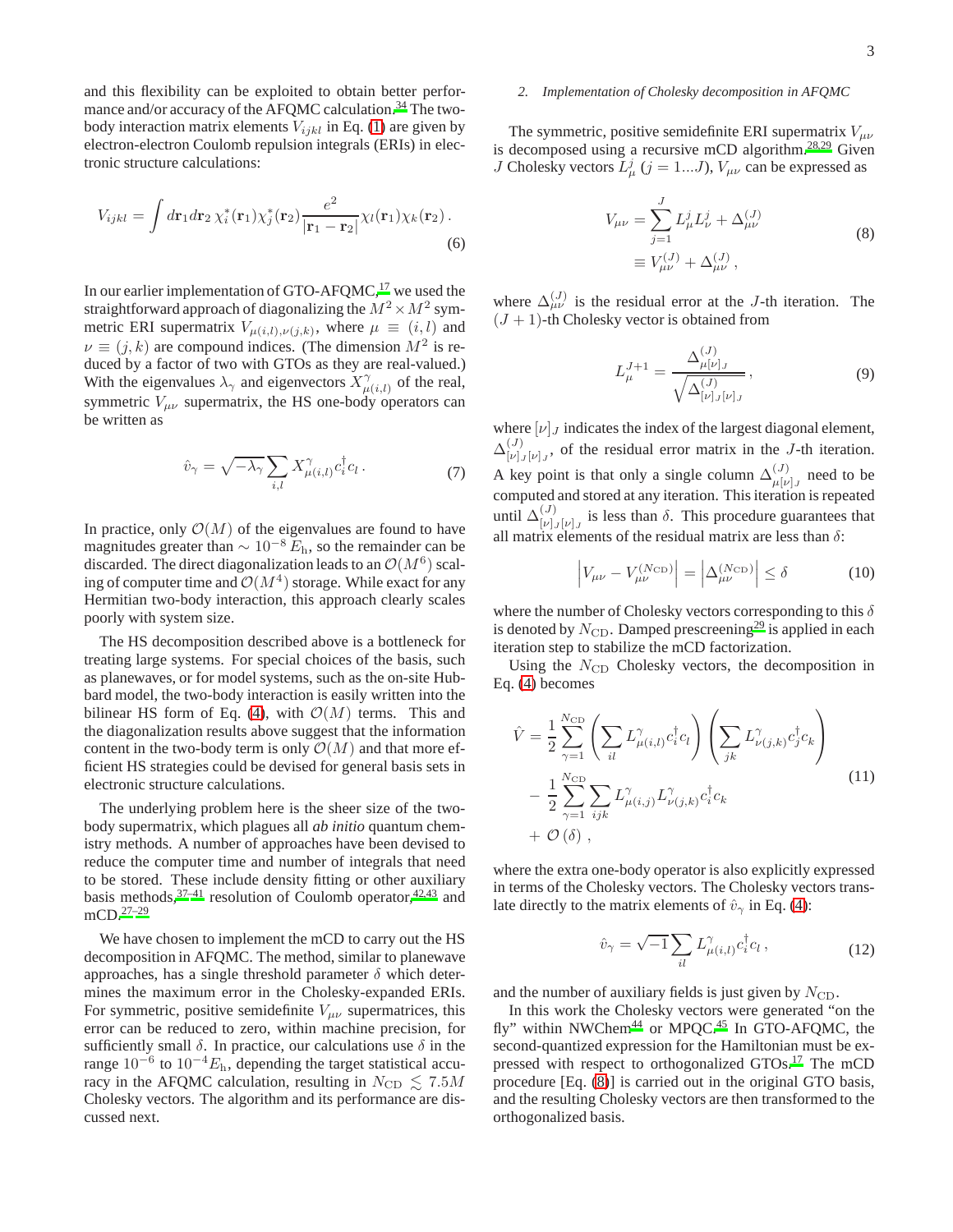In order to produce high-quality Cholesky vectors which satisfy the accuracy condition Eq. [\(10\)](#page-2-1), it is imperative that the original ERIs used in the mCD recursive procedure be calculated to very high accuracy and precision. The  $V_{\mu\nu}$  supermatrix will not be strictly positive semidefinite (within machine precision) if there are errors in the calculated ERIs. In a test case with  $M = 180$ , we observe from direct diagonalization of  $V_{\mu\nu}$  that there are some negative eigenvalues of  $\mathcal{O}(-10^{-8})$ . In this case, the resulting Cholesky vectors would not properly reconstitute all the ERIs to within  $\delta$  accuracy when  $\delta$  is driven below  $10^{-8}$ . In another test with  $M \sim 550$ , errors in the calculated ERIs smaller than  $10^{-8}E_h$ lead to violation of Eq. [\(10\)](#page-2-1) with  $\delta$  set to  $\mathcal{O}(10^{-6})$ .

#### *3. GTO-AFQMC/mCD accuracy and timing illustrations*

Table [I](#page-3-0) compares the accuracy of GTO-AFQMC calculations using mCD with that using direct diagonalization (DD) of the  $V_{\mu\nu}$  supermatrix. For each  $\delta$  shown, we confirmed that all  $V_{\mu\nu}$  matrix elements are reproduced with error less than  $\delta$ . Within statistical uncertainty, the QMC energies are equivalent whether we use DD or mCD with  $\delta$  ranging from  $10^{-8}$  through  $10^{-3}$   $E_h$ . For this system, the truncation bias from mCD exceeds the targeted statistical error of  $2 \times 10^{-4}$  $E_h$  when  $\delta \geq 3 \times 10^{-3}$  $\delta \geq 3 \times 10^{-3}$  $\delta \geq 3 \times 10^{-3}$   $E_h$ . Figure 1 plots the error

<span id="page-3-0"></span>TABLE I. GTO-AFQMC total energies for several values of the mCD threshold parameter  $\delta$  for Ca<sup>+</sup>-4H<sub>2</sub> (Z = 2.3Å and  $d_{\text{H}-\text{H}} = 0.7682 \text{ Å}$ ; see text), using the cc-pVTZ basis ( $M = 155$ ). A fixed Trotter time step  $\tau = 0.01 E_{h}^{-1}$  was used for the all the calculations. The total energy  $E_{\text{DD}}$ , obtained from direct diagonalization of  $V_{\mu\nu}$ , is presented for comparison; the eigenvalue cutoff is also shown.  $N_{\gamma}$  is the corresponding number of auxiliary-fields. A full rank, symmetric, positive definite  $V_{\mu\nu}$  matrix would have required  $155^2 = 24025$  Cholesky vectors. All energies are in  $E<sub>h</sub>$ .

| Direct diagonalization                |                  |              |  |  |  |
|---------------------------------------|------------------|--------------|--|--|--|
| $V_{\mu\nu}$ eigenvalue cutoff        | $E_{\rm DD}$     | $N_{\gamma}$ |  |  |  |
| $\lambda_{\gamma} > 2 \times 10^{-8}$ | $-681.42990(20)$ | 2280         |  |  |  |
|                                       | Modified CD      |              |  |  |  |
| Cholesky $\delta$                     | $E_{\text{mCD}}$ | $N_{\rm CD}$ |  |  |  |
| $10^{-8}\,$                           | $-681.43007(15)$ | 1727         |  |  |  |
| $10^{-6}$                             | $-681.43003(17)$ | 1120         |  |  |  |
| $10^{-5}$                             | $-681.42988(20)$ | 850          |  |  |  |
| $10^{-4}$                             | $-681.42977(18)$ | 643          |  |  |  |
| $10^{-3}$                             | $-681.42932(19)$ | 511          |  |  |  |
| $2 \times 10^{-3}$                    | $-681.42991(19)$ | 468          |  |  |  |
| $3 \times 10^{-3}$                    | $-681.43102(18)$ | 436          |  |  |  |
| $3.5 \times 10^{-3}$                  | $-681.42958(19)$ | 425          |  |  |  |
| $4\times10^{-3}$                      | $-681.39679(19)$ | 403          |  |  |  |
| $5 \times 10^{-3}$                    | $-681.39609(17)$ | 379          |  |  |  |

 $E_{\text{mCD}}(\delta) - E_{\text{DD}}$  from Table [I.](#page-3-0) For comparison, the corresponding error in the UHF variational energy, computed using the same set of Cholesky vectors, is also shown and is seen to correlate very well with the AFQMC energies.



<span id="page-3-1"></span>FIG. 1. (Color online) AFQMC total energy error,  $E_{\text{mCD}}(\delta) - E_{\text{DD}}$ , as a function of the mCD threshold parameter  $\delta$ , where  $E_{\text{DD}}$  is the energy obtained from direct diagonalization of the Coulomb matrix (energies are given in Table [I\)](#page-3-0). The width of the gray line indicates the statistical uncertainty of  $E_{\text{DD}}$ . The corresponding error (with respect to the UHF energy) of the trial wave function variational energy is also shown.



<span id="page-3-2"></span>FIG. 2. (Color online) Log-log plots of wall clock times (seconds) vs. basis size M, comparing DD  $(+)$  and mCD  $(\triangle)$  of the ERI supermatrix  $V_{\mu\nu}$ . The DD is carried out with 8-thread OpenMP (see text). The mCD timing is obtained from a locally modified MPQC<sup>[45](#page-9-30)</sup> program, for fixed  $\delta = 10^{-6}$ . No multithreading is used in the mCD calculations. The dashed (dash-dot) lines are linear regressions. The DD slope  $\sim M^{5.7}$  is consistent with the expected  $M^6$  scaling, while mCD scales as  $\sim M^{3.1}$ .

Figure [2](#page-3-2) illustrates the relative timing of DD vs. mCD procedures. Computations were carried out on 64-bit AMD Opteron multi-core processors with speeds ranging from 2.2 GHz up to 3 GHz.<sup>[46](#page-9-31)</sup> As expected DD times scale as  $M^6$ . The recursive mCD algorithm with prescreening scales only as  $\sim M^3$ . For the largest ( $M = 827$ ) basis reported in this paper, mCD required less than six hours on a single core, while DD would have taken more than 92 days and nearly 1 TB of memory on the same computer.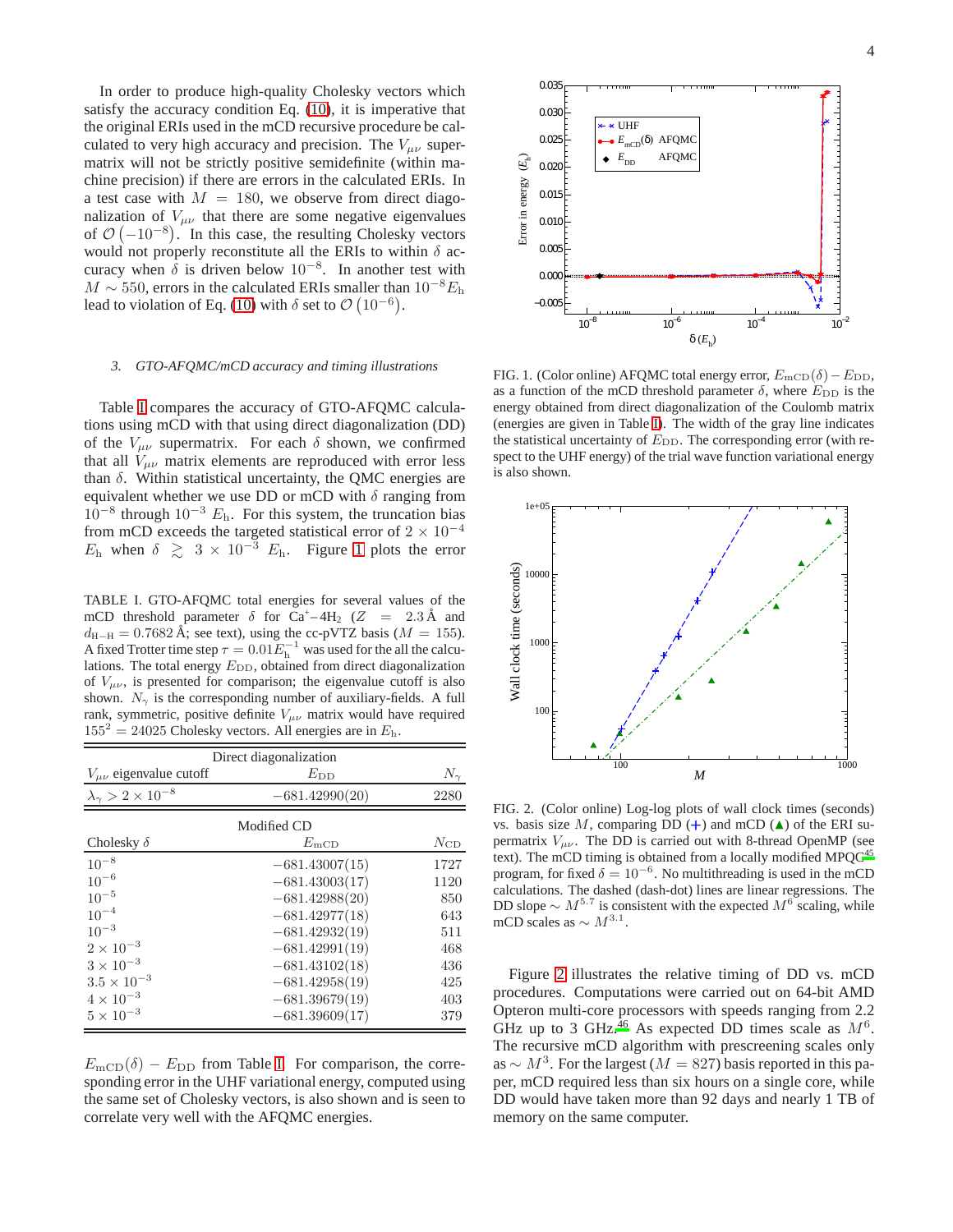Our current mCD implementation still has much room for improvement for application to larger systems. The mCD for the preprocessing HS decomposition has not been parallelized. The sparsity of the Cholesky vectors has also not been exploited for the actual GTO-AFQMC calculations. The decomposition of the necessary  $V_{\mu\nu}$  matrix elements scales as  $\mathcal{O}(M^3)$  in computer time and the memory required to store the Cholesky vectors also currently scales as  $\mathcal{O}(M^3)$ . Fully exploiting the sparse structure of the Cholesky vectors would further reduce the memory requirement to  $\mathcal{O}(M^2)$  asymptotically for very large molecules.[28](#page-9-28)

# <span id="page-4-2"></span>**C. Ca<sup>+</sup> – 4H<sup>2</sup> calculation details**

As a model of the  $Ca^+$  binding site in a hydrogen storage system, the PEC for symmetric dissociation of  $Ca^+ - 4H_2$  was calculated as a function of the  $Ca^+ - H_2$  lateral distance Z (see Fig. [3\)](#page-4-0). For each value of Z, the H–H distance  $d_{H-H}$  is optimized using MP2 with the cc-pCVTZ basis. The UHF wave function is used as the trial wave function  $\Psi_T$ . GTO-AFQMC calculations were carried out using the correlation-consistent core-valence (cc-pCVxZ) basis set family for  $Ca^{47,48}$  $Ca^{47,48}$  $Ca^{47,48}$  $Ca^{47,48}$  and cc $pVxZ$  for the H atoms. (This joint basis is subsequently designated as "cc-pCVxZ".) For some selected geometries, calculations were also carried out using a second basis set family denoted "aug-cc-pCV $xZ$ ", which comprises the cc-pCV $xZ$ functions for Ca and the diffuse aug-cc-pV $xZ$  functions for the H atoms.



<span id="page-4-0"></span>FIG. 3. An illustration of the  $Ca^+ - 4H_2$  model chemistry, containing one Ca<sup>+</sup> surrounded by four hydrogen molecules in a  $D_{4h}$  symmetric configuration.

Extensive basis-set extrapolation tests were carried out to eliminate the errors from the use of finite GTO basis sets. Such tests have not been systematically reported in previous studies of the system. The best CBS extrapolation procedure separately treats the HF and correlation energies,

$$
E_{\rm HF}(\infty) \approx E_{\rm HF}(x) - Be^{-\alpha x},\tag{13}
$$

$$
E_{\text{corr}}(\infty) \approx E_{\text{corr}}(x) - \frac{C}{x^3},\qquad(14)
$$

since correlation energy convergence is much slower than  $HF<sup>49–52</sup>$  $HF<sup>49–52</sup>$  $HF<sup>49–52</sup>$  $HF<sup>49–52</sup>$  Here x is the correlation consistent basis cardinal number. The HF CBS extrapolation requires calculations with

a minimum of three basis sets, while the correlation energy CBS extrapolation requires at least two.

We examined errors from the Trotter time step  $\tau$  on basis set extrapolation in GTO-AFQMC. With core-valence basis sets, the absolute energy can vary significantly. At the 5Z level, for example, the error in the absolute energy is as large as  $20 \text{ m}E_h$ for  $\tau = 0.01E$ <sub>h</sub>. Binding energies, however, are less sensitive, since the  $\tau \to 0$  extrapolation slope for a given basis set was found to be insensitive to the geometry of the system. Binding energies were therefore obtained using a finite time step of  $\tau = 0.01 E_{\rm h}^{-1}$ . The validity of this approach was verified by computing energy differences obtained with separate  $\tau \to 0$ extrapolations at representative geometries. For the valenceonly basis sets, the total energies change insignificantly under  $\tau \rightarrow 0$  extrapolation, and the calculations are always reported at  $\tau = 0.01 \bar{E}_{\rm h}^{-1}$ .

The PEC for the  $Ca^+ - 4H_2$  binding energy is given by

$$
E_{\rm b}(Z) \equiv E(Z) - E_{\rm frag},\qquad(15)
$$

where  $E_{\text{frag}}$  is the fragment total energy,

$$
E_{\text{frag}} \equiv E_{\text{Ca}^+} + 4E_{\text{H}_2} \,. \tag{16}
$$

In our CBS extrapolation it is convenient to further decompose the binding energy into its HF and correlation contributions,

$$
E_{\rm b}(Z) = E_{\rm b}^{\rm HF}(Z) + E_{\rm b}^{\rm corr}(Z) \,, \tag{17}
$$

In this work the HF total energies are extrapolated using  $x \in \{3, 4, 5\}$  in  $E_{\text{b}}^{\text{HF}}(Z)$ . The ansatz in Eq. [\(14\)](#page-4-1) implies that  $E<sub>b</sub><sup>corr</sup>(Z)$  varies linearly with respect to  $x<sup>-3</sup>$ ,

$$
E_b^{\text{corr}}(Z,\infty) \approx E_b^{\text{corr}}(Z,x) - \frac{C'(Z)}{x^3}
$$
  

$$
\equiv E_b^{\text{corr}}(Z,x) + \Delta E_b^{\text{corr}}(Z,x).
$$
 (18)

 $C'(Z)$  is a Z-dependent CBS coefficient. Ideally we would perform AFQMC calculations at all geometries with two or more basis sets to obtain both  $E_b^{\text{corr}}(Z,\infty)$  and  $C'(Z)$  directly. Such a calculation would be unnecessarily expensive, especially at the largest cc-pCV5Z basis level ( $M = 627$ ). Instead, AFQMC CBS parameters were obtained at several representative geometries (Z) using both the  $x \in \{3, 4\}$  and the  $x \in \{3, 4, 5\}$  series. We then adopt the following strategy to parametrize  $C'_{\text{AFQMC}}(Z)$  and estimate the final PEC. We compute the AFQMC finite-basis  $E_b^{\text{corr}}(Z, x)$  with the cc-pCVTZ basis set ( $x = 3$ ). We also assume that, across all Z values, the ratio of correlation energies recovered by AFQMC and MP2 is approximately constant and given by the parameter  $\rho$ . The AFQMC CBS correction term can therefore be approximated by scaling the MP2 CBS correction term,

<span id="page-4-3"></span>
$$
\Delta E_{\rm b}^{\rm corr}(Z, x, \text{AFQMC}) \approx \rho \,\Delta E_{\rm b}^{\rm corr}(Z, x, \text{MP2}),\tag{19}
$$

<span id="page-4-1"></span>or, equivalently,

$$
C'_{\text{AFQMC}}(Z) \approx \rho C'_{\text{MP2}}(Z). \tag{20}
$$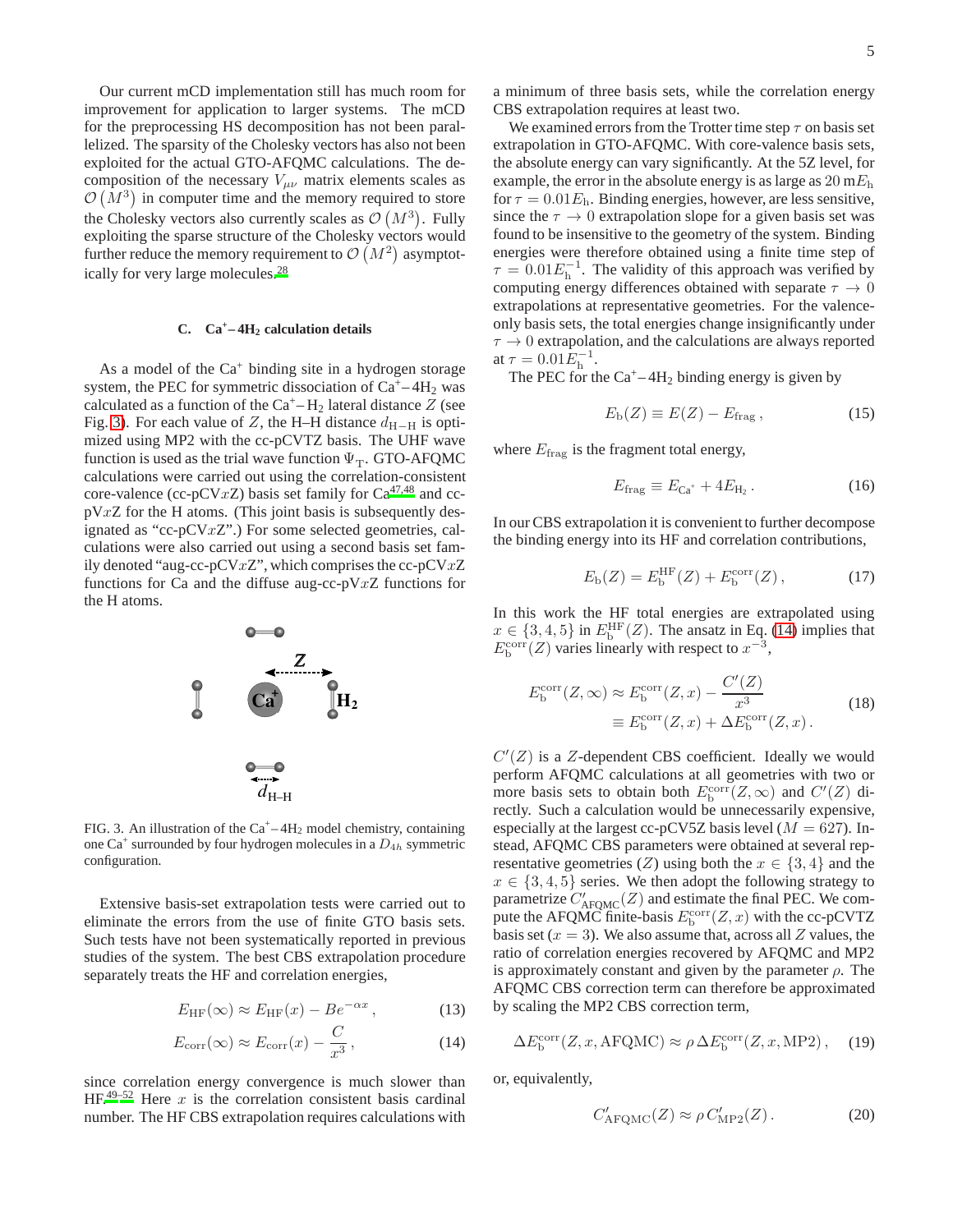The MP2 energies were computed using the cc-pCVTZ and cc-pCVQZ basis sets to obtain  $C'_{\text{MP2}}(Z)$ , which determines  $\rho$  and the final CBS estimate for the complete AFQMC PEC. We verified that this MP2-assisted approach accurately reproduced direct AFQMC extrapolations at selected geometries to within statistical errors.

Spectroscopic constants associated with the computed PEC were obtained from Morse fits,

$$
E_{\rm b}(Z) = E_0 + \frac{k}{2a^2} \left[ 1 - e^{-a(Z - Z_0)} \right]^2, \qquad (21)
$$

where  $E_0$  is the well depth minimum,  $Z_0$  the location of the well minimum, and  $k$  is the one-dimensional harmonic spring constant.

#### <span id="page-5-0"></span>**III. RESULTS**

In modeling the binding of  $H_2$  molecules onto dispersed calcium centers, the convergence with respect to basis set is very delicate. This is illustrated by the all-electron  $Ca^+ - 4H_2$ PECs in Fig. [4.](#page-5-1) The solid lines are Morse fits to GTO-AFQMC and MP2 binding energies calculated with the ccpCVTZ basis set (see Sec. [II C](#page-4-2) for computational details). The symmetric dissociation PECs are seen to exhibit a double-well structure. AFQMC results using larger (cc-pCVQZ and ccpCV5Z) basis sets are shown at a few selected Z. The inner and outer wells show dramatically different rates of basis set convergence. The inner well does not exhibit binding at the



<span id="page-5-1"></span>FIG. 4. (Color online) All-electron GTO-AFQMC and MP2 PEC of the Ca<sup>+</sup>-4H<sub>2</sub> symmetric dissociation as a function of  $Z$  (Ca<sup>+</sup>-H<sub>2</sub>) separation distance) at the cc-pCVTZ basis level. The solid lines are from separate Morse fits for the inner and outer regions. Also shown at selected Z are GTO-AFQMC results from larger cc-pCVQZ and cc-pCV5Z basis sets. Vertical lines at  $Z = 2.3$  Å and  $Z = 4.0$  Å are a guide to the eye.

cc-pCVTZ level, being ∼ 0.2 eV higher than the dissociation limit. The outer van der Walls well is bound ( $\sim -0.1$  eV at  $Z_0 \sim 3.5 \text{ Å}$ ). As the basis size is increased, the inner well changes character, becoming ∼ 0 eV with cc-pCVQZ and then bound by  $\sim -0.1$  eV at the cc-pCV5Z level. By contrast, the outer well binding energy is already converged at



<span id="page-5-2"></span>FIG. 5. (Color online) Basis set convergence of GTO-AFQMC  $Ca<sup>+</sup>-4H<sub>2</sub>$  total energies for  $Z = 2.3 \text{ Å}$  (near the inner well minimum). Energies are plotted as a function of  $x^{-3}$ , where  $x \in \{3, 4, 5\}$ is the correlation consistent basis cardinal number. Left panel: valence-only  $cc-pVxZ$  and aug- $cc-pVxZ$ ; right panel: core-valence  $cc$ -pCV $xZ$  and aug-cc-pCV $xZ$ .

cc-pCVQZ basis level. Thus careful extrapolation with the basis sets is required in these systems to reach the CBS limit.

We now show that the basis set must well represent the semicore Ca 3s and 3p states for accurate extrapolation. Fig-ure [5](#page-5-2) plots the total energies of  $Ca^+ - 4H_2$  for correlated valence basis sets (cc-pV $xZ$  and aug-cc-pV $xZ$ ) and correlated core-valence basis sets (cc-pCVxZ and aug-cc-pCVxZ), as a function of basis cardinal number  $[x = (3, 4, 5)]$ ; see Eq. [\(14\)](#page-4-1)]. The calculations are for  $Z = 2.3 \text{ Å}$ , which is near the inner well minimum. With the core-valence basis sets, the energies show linear dependence on  $x^{-3}$ , consistent with the ansatz in Eq. [\(14\)](#page-4-1), while the valence-only series do not. For reference and benchmark purposes, selected GTO-AFQMC total energies are tabulated in Table [II.](#page-6-0)

The importance of proper core-valence treatment is also evident in the binding energies, as shown by Fig. [6,](#page-6-1) where results for both the inner- and outer-well regions are shown. For comparison, MP2 results are also shown for the inner-well region. The magnitude of core-valence effects is clearly larger in the inner-well region. This is due to the Kubas interaction,  $12,13$  $12,13$ involving  $Ca(3d)$  states. Since the spatial extent of the semicore  $Ca(3s,3p)$  is similar to the  $Ca(3d)$  states, core-valence effects are magnified in this region. The CBS extrapolation lowers the inner well minimum by nearly 0.4 eV compared to the cc-pCVTZ basis results. By contrast, the outer well depth is lowered by only  $< 0.1$  eV. Even at the cc-pCV5Z level the binding energy is still  $\sim$  0.05 eV higher than the CBS limit for the inner well, while at the the outer well it has long converged. Figure [6](#page-6-1) also shows that the CBS limit is relatively insensitive to the use of diffuse "aug" functions for the H atoms. These results emphasize that it is necessary to use larger corevalence correlation-consistent basis sets in many-body calculations for such weakly bound hydrogen storage systems with binding-site atoms containing semicore states.

In Figs. [5](#page-5-2) and [6](#page-6-1) we see that, with the cc-pCV $xZ$  basis sets, even the total and binding energies follow the  $x^{-3}$  scaling to a very good degree, which is the form for correlation ener-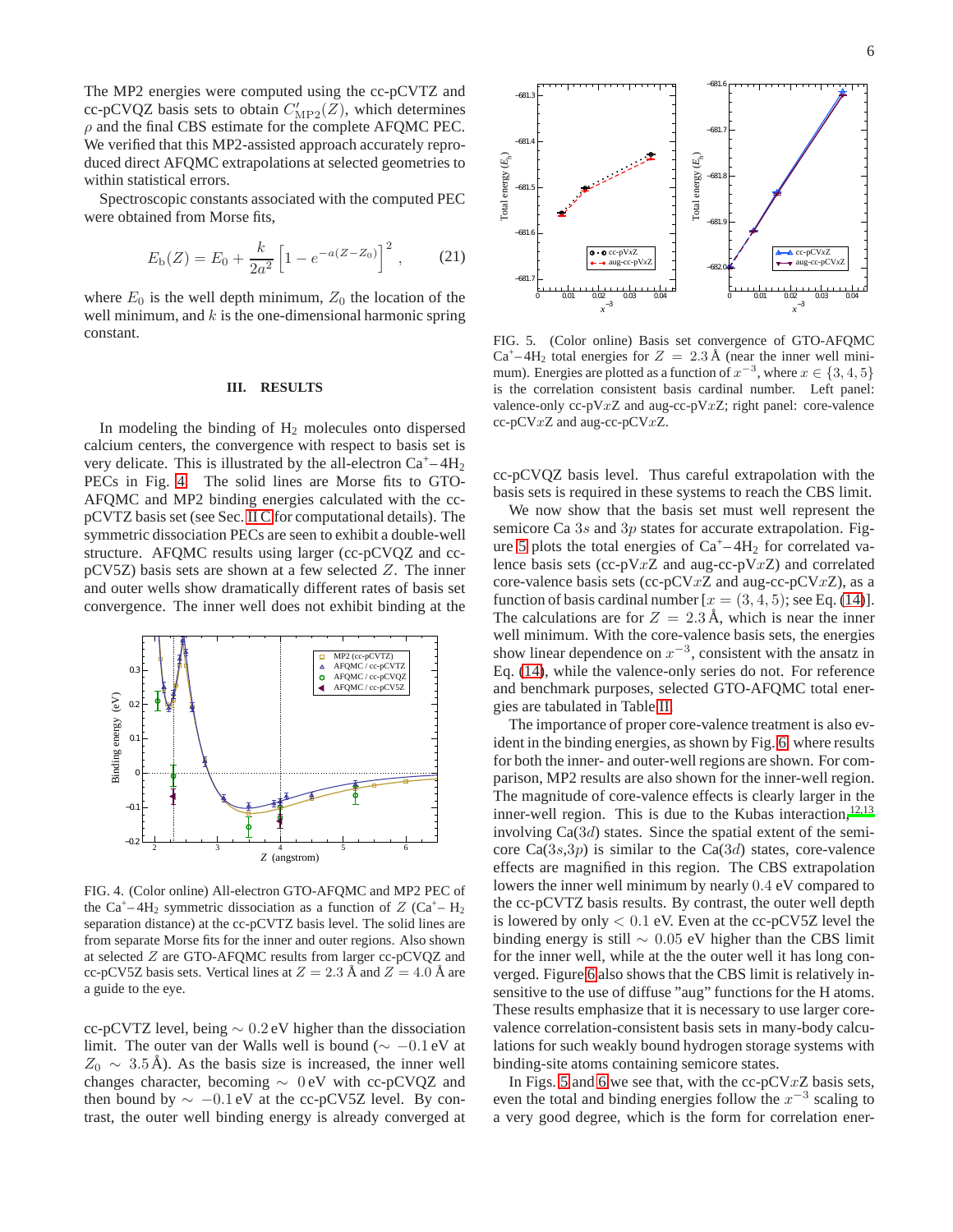<span id="page-6-0"></span>TABLE II. All electron GTO-AFQMC Ca<sup>+</sup>-4H<sub>2</sub> total energies (in  $E<sub>h</sub>$ ) for two geometries and two correlation-consistent core-valence basis sets. "Inner well" corresponds to  $Z = 2.3 \text{ Å}$  and  $d_{\text{H-H}} = 0.7682 \text{ Å}$ ; "outer well" corresponds to  $Z = 4.0 \text{ Å}$  and  $d_{\text{H-H}} = 0.7362 \text{ Å}$ . The total energies of the isolated  $Ca^+$  and H<sub>2</sub> fragments are also shown. The mCD method with  $\delta = 10^{-6} E_h$  is used, unless otherwise noted. In all cases, bias from mCD is much smaller than the AFQMC statistical error, which are on the last two digits and are indicated in parentheses. All energies were extrapolated to the  $\tau \to 0$  limit. CBS indicates the complete basis set extrapolated limit.

|                               |                | inner well           | outer well           | $Ca+$            | H۶                                  |  |
|-------------------------------|----------------|----------------------|----------------------|------------------|-------------------------------------|--|
| Basis set                     | $\overline{M}$ | $Z = 2.3 \text{ Å}$  | $Z = 4.0 \text{ Å}$  |                  | $d_{\text{H-H}} = 0.7362 \text{ Å}$ |  |
| Basis family: $cc$ -pCV $xZ$  |                |                      |                      |                  |                                     |  |
| $x=3$                         | 180            | $-681.61620(61)$     | $-681.62600(71)$     | $-676.93411(28)$ | $-1.17257(11)$                      |  |
| $x=4$                         | 358            | $-681.83561(74)^{a}$ | $-681.84005(76)^{a}$ | $-677.13994(45)$ | $-1.17384(18)$                      |  |
| $x=5$                         | 627            | $-681.9189(12)^{a}$  | $-681.92106(77)^{a}$ | $-677.21997(52)$ | $-1.17412(15)$                      |  |
| <b>CBS</b>                    | $\infty$       | $-681.9976(10)$      | $-681.99954(84)$     | $-677.29517(52)$ | $-1.17447(17)$                      |  |
| Basis family: aug-cc-p $CVxZ$ |                |                      |                      |                  |                                     |  |
| $x=3$                         | 252            | $-681.62437(79)$     | $-681.63180(89)$     |                  | $-1.172826(83)$                     |  |
| $x=4$                         | 486            | $-681.8395(11)$      | $-681.84151(71)$     |                  | $-1.17397(22)$                      |  |
| $x=5$                         | 827            | $-681.92056(80)^{b}$ | $-681.9213(10)^{b}$  |                  | $-1.17434(12)$                      |  |
| <b>CBS</b>                    | $\infty$       | $-682.00018(94)$     | $-681.99718(99)$     |                  | $-1.17466(14)$                      |  |
|                               |                |                      |                      |                  |                                     |  |

<span id="page-6-3"></span><span id="page-6-2"></span>
$$
\begin{array}{c}\n\text{a } \delta = 10^{-5} E_{\text{h}} \\
\text{b } \delta = 10^{-4} E_{\text{h}}\n\end{array}
$$



<span id="page-6-1"></span>FIG. 6. (Color online) Top panels: The binding energy of  $Ca^+ - 4H_2$ system near the inner well minimum ( $Z = 2.3$  Å,  $d_{\text{H-H}} = 0.7682$  Å) plotted against  $(x^{-3})$ , where x is the correlation consistent basis cardinal number. Bottom panels: The binding energy near the outer well minimum ( $Z = 4.0 \text{ Å}, d_{\text{H-H}} = 0.7362 \text{ Å}.$ 

gies, as shown in Eq. [\(14\)](#page-4-1). This is so because the HF energy converges rapidly with the basis size, as indicated by Eq. [\(13\)](#page-4-3). For example, the HF energy changes by roughly  $-4$  m $E_h$  from cc-pCVTZ to the CBS limit across different Z values, in contrast to a change in correlation energy of almost  $-400$  m $E_h$ . Similarly, the corresponding HF binding energy changes only by about  $-1$  m $E_h$  ( $-0.03$  eV). Thus, using the procedure described in Sec. [II C,](#page-4-2) the many-body results with

<span id="page-6-4"></span>TABLE III. Binding energies  $E<sub>b</sub>$  after extrapolation to the CBS limit. The two geometries are the same as in Table [II](#page-6-0) (inner well at  $Z = 2.3 \text{ Å}$  and outer well at  $Z = 4.0 \text{ Å}$ ). The contributions to the AFQMC binding energy  $[E_{b}(Z, \infty)$  on the third row] from HF and correlation are shown separately in the first two rows. Energies are in eV. AFQMC statistical errors are shown in parentheses.

|                                  | Inner well   | Outer well   |
|----------------------------------|--------------|--------------|
| $E_{\rm b}^{\rm HF}(Z,\infty)$   | $+0.815$     | $-0.082$     |
| $E_{\rm b}^{\rm corr}(Z,\infty)$ | $-0.954(23)$ | $-0.072(22)$ |
| $E_{\rm b}(Z,\infty)$            | $-0.139(23)$ | $-0.154(22)$ |

core-valence correlation-consistent basis sets can be extrapolated to the CBS limit in a very robust fashion.

Table [III](#page-6-4) shows the extrapolated binding energy results at two representative geometries. HF is qualitatively correct for the outer well, capturing more than half of the well depth. For the inner well, HF is unbound by a very large amount on the scale of interest, by more than 0.8 eV. Thus, consistent with the discussion above on the slow convergence of the Kubas complex, the binding of the inner well is dominated by electron correlation effects, which contribute almost 1 eV to the well depth.

Figure [7](#page-7-1) presents the final  $Ca^{+} - 4H_2$  symmetric PEC from GTO-AFQMC calculations, after extrapolation to the CBS limit. The GTO-AFQMC binding energies from the aug-ccpCV5Z basis set are shown at  $Z = 2.3$  and 4.0 Å to indicate the effect of the extrapolation (recall Fig. [4\)](#page-5-1). The extrapolation of the AFQMC results was done with the procedure de-scribed in Sec. [II C,](#page-4-2) assisted by MP2 CBS corrections. As mentioned, this procedure was verified by direct extrapolations of the AFQMC results at two representative geometries using the  $x \in \{3, 4, 5\}$  series, as shown in Table [III,](#page-6-4) which gave completely consistent results. In addition, at multiple other geometries, extrapolations of the AFQMC results using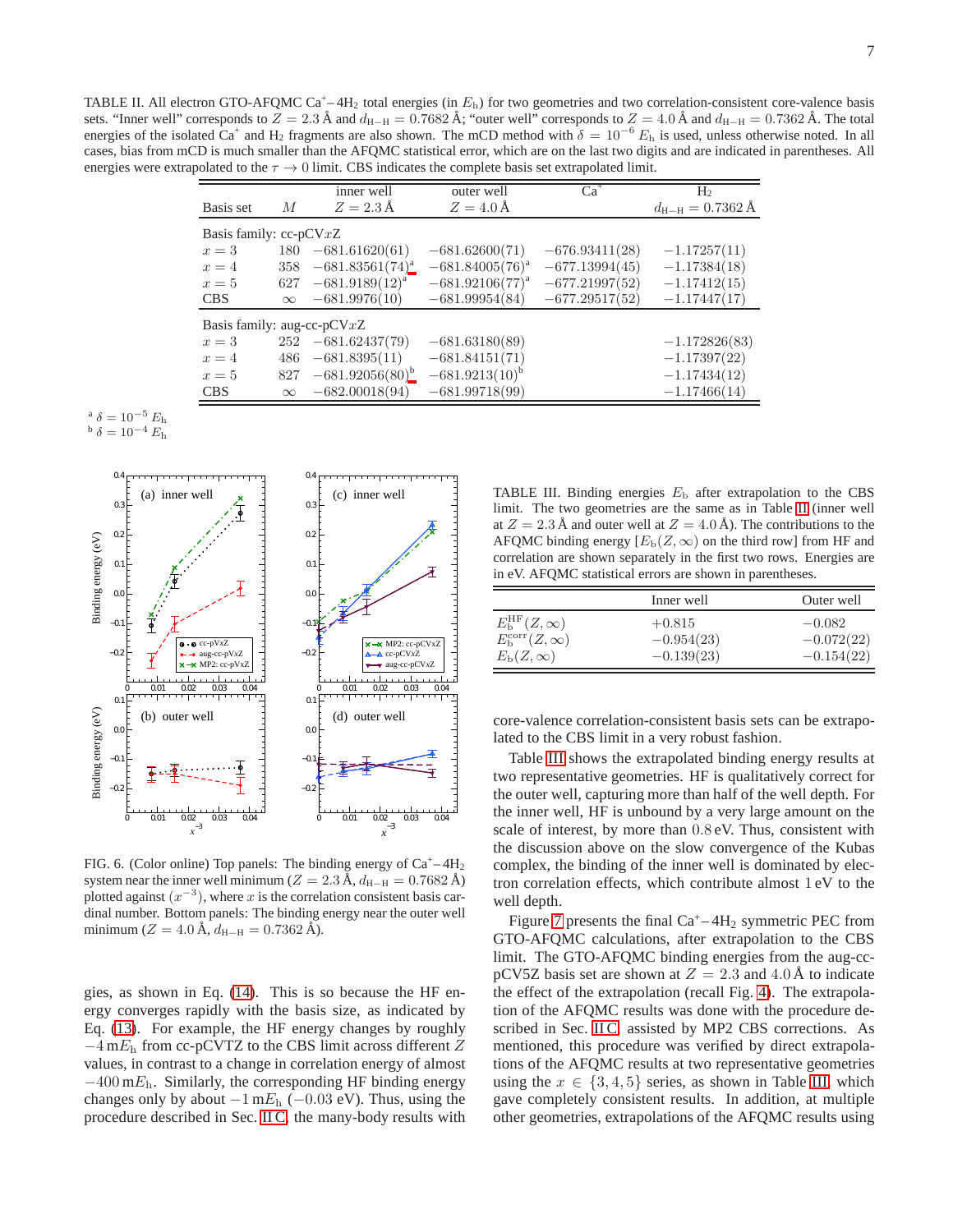

<span id="page-7-1"></span>FIG. 7. (Color online) The PEC of the  $Ca^+ - 4H_2$  symmetric dissociation extrapolated to the CBS limit. The PEC is shown as a function of  $Ca^+ - H_2$  separation distance, Z. Morse fits to the AFQMC points are shown as solid curves. The gray shading provides an estimate of the PEC uncertainties. Dotted lines shows the continuation of the outer well PEC into the small  $Z$  region. Morse fits to the MP2 points are shown as dashed curves. The extrapolation scheme is discussed Sec. [II C.](#page-4-2) For comparison, binding energies computed using very large aug-cc-pCV5Z basis sets are also shown at  $Z = 2.3$  and 4.0 Å.

<span id="page-7-2"></span>TABLE IV. Spectroscopic constants associated with the AFQMC inner and outer wells depicted in Fig. [7.](#page-7-1) These parameters were obtained by fitting a Morse curve to the two wells separately. The error bars shown in parentheses below include both the fitting and AFQMC statistical uncertainties.

| <b>Quantity</b>            | Units    | Inner well   | Outer well    |
|----------------------------|----------|--------------|---------------|
| Well depth minimum $E_0$   | eV       | $-0.178(16)$ | $-0.1566(71)$ |
| Equilibrium distance $Z_0$ |          | 2.205(17)    | 3.375(41)     |
| Spring constant $k$        | $eV/A^2$ | 13.0(22)     | 0.342(37)     |

the  $x \in \{3, 4\}$  series were done as further confirmation, which lead to statistically indistinguishable results at the CBS limit.

The corresponding MP2 results at the CBS limit are also shown. MP2 is seen to represent the double-well structure reasonably well (Figs. [4](#page-5-1) and [7\)](#page-7-1). However, there are some significant deviations from AFQMC. The MP2 inner well is more shallow: at the largest basis set (cc-pCV5Z), the MP2 innerwell binding energy is ∼ 0.05 eV smaller than AFQMC. The MP2 outer well, by contrast, is deeper and broader than that of AFQMC. This is perhaps not surprising, given the much stronger effect of electron correlation in the inner well region. We comment more on the MP2 results in Sec. [IV.](#page-7-0)

The solid lines with gray shading in Fig. [7](#page-7-1) represent Morse fits of the GTO-AFQMC binding energies at the CBS limit, where the width of the shading indicates the uncertainties in the fits. As mentioned, the two regions have separate Morse fits. The fitting uncertainty in the inner well is  $\lesssim 0.02$  eV, and  $\leq 0.01$  eV for the outer well. Spectroscopic constants corresponding to the Morse fitted GTO-AFQMC CBS results are shown in Table [IV.](#page-7-2) The two well minima have comparable well depths within the AFQMC statistical accuracy.

#### <span id="page-7-0"></span>**IV. DISCUSSION**

In the previous section, the GTO-AFQMC  $Ca^+ - 4H_2$  PEC was shown to have a double-well structure with weak binding of four H<sub>2</sub> molecules. After extrapolation to the CBS limit, binding energies of  $-0.178(16)$  and  $-0.1566(71)$  eV were found at the respective minima of the inner and outer wells, essentially the same within statistical errors. The crossover between the two wells occurs at  $Z \sim 2.5$  Å. Below we first comment further on possible sources of uncertainty.

A possible source of error in the PEC is the basis set superposition error (BSSE). For a finite basis, when two or more fragments are brought together, the resulting "molecule" enjoys additional degrees of freedom not present in the isolated fragments. This BSSE results in the artificial enhancement of the predicted binding energy. Counterpoise  $(CP)$  corrections<sup>[53](#page-9-36)</sup> represent an attempt to reduce the BSSE. In the  $Ca^+ - 4H_2$  system, the effect of the CP correction on HF energies is negligible even at the relatively small cc-pCVTZ basis level. For many-body calculations, we investigated the effect of the CP correction within MP2. The binding energy at the CBS limit was changed by ∼ 0.02 eV for the inner well, while the correction in the outer well is negligible. This estimate indicates that the effect of CP correction is within the statistical error of GTO-AFQMC and does not change our conclusions.

A second and related possible source of error is the basis set convergence, as discussed extensively in the previous two sections. This is a system which is particularly demanding in terms of reaching the CBS limit, as we have already shown. The consistency of our various cross-checks suggest that the errors from basis set extrapolation are captured in the indicated uncertainties in Fig. [7](#page-7-1) and in Table [IV.](#page-7-2) After we completed this work we were made aware of more recent core-valence basis sets by Iron and co-workers<sup>[54](#page-9-37)</sup>. They have been employed to determine spectroscopic constants for quan-tum defect calculations in calcium.<sup>[55](#page-9-38)[,56](#page-9-39)</sup> We have tested these new basis sets, with and without the additional d functions, using MP2 on the Ca<sup>+</sup>–4H<sub>2</sub> binding energy at  $Z = 2.3 \text{ Å}$ . We found that the binding energy results were consistent with those from the  $cc$ -pCV $xZ$  basis sets which we have employed in the present paper. For example, the binding energy at the 5Z level agreed to within 0.003 eV.

A third possible source of error is that our AFQMC method is not exact. The phaseless approximation is made to control the sign/phase problem, and as a result there is a systematic bias. The ground state energies calculated from the method is not guaranteed to be a variational upper bound. As mentioned, for a variety of benchmarks and applications, the systematic bias is shown to be very small, consistently reaching the level of accuracy of CCSD(T). For bond-stretching and bond-breaking, the method is shown to be more accurate than  $CCSD(T)$ .<sup>[17](#page-9-7)[,23](#page-9-10)[,25](#page-9-11)[,26](#page-9-9)</sup> For the present systems, internal checks by varying the form of the trial wave function indicate that the results are very robust.

We next compare our results with previous calculations. As discussed in the previous section, MP2 is seen to describe the system quite well. Due to its nonperturbative nature, AFQMC recovers more correlation energy compared to MP2. For ex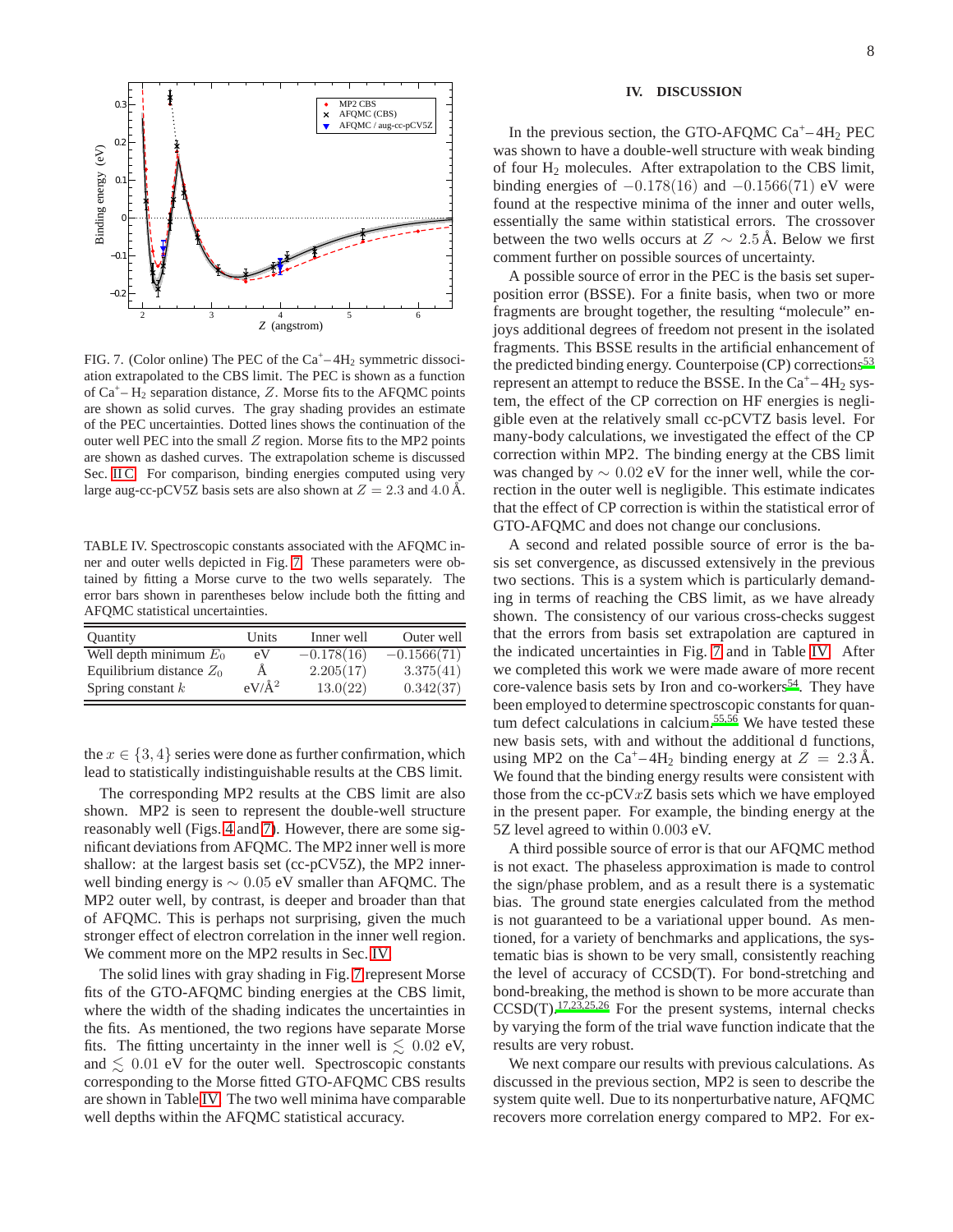ample, at the CBS limit, the AFQMC  $Ca^+ - 4H_2$  total energies are  $\sim 60$  m $E_h$  lower at all geometries. Cancellation of errors greatly reduces the discrepancies in the corresponding binding energies. The high symmetry and absence of neardegeneracy in the  $Ca^+ - 4H_2$  system also makes it easier for MP2 to perform well. The fourfold symmetric  $Ca^+ - 4H_2$  system is in a half-filled, closed-shell configuration. Open-shell configurations and near degeneracies in other cases would be more challenging.

The  $CCSD(T)/CBS$  re[s](#page-8-6)ults of Ohk and co-workers<sup>8</sup> also predict binding for the both the inner and outer wells. However, Ohk *et al.* used valence-only correlation consistent basis sets, and only up to cc-pVQZ to find the CBS limit. As shown in the previous section, extrapolations with valence-only basis sets is problematic. Moreover, their crossover position is at  $Z \sim 2.3$  Å, while our AFQMC and MP2 crossovers are at  $Z \sim 2.5$  Å.

In comparing with the DMC results of Bajdich *et al.*, [10](#page-9-1) we note that in general DMC is a highly accurate many-body method. Their calculation predicts an inner well that is not bound ( $E_0 \sim 0.06$  eV) and an outer well that is weakly bound  $(E_0 \sim -0.07 \text{ eV})$ . Their crossover position is more consistent with our PEC than with the results of Ohk *et al.*[8](#page-8-6) They used  $Z = 4.6$  Å as representative of the unbound fragments. Our result suggests that at  $Z = 4.6 \text{ Å}$  the Ca<sup>+</sup>-4H<sub>2</sub> is still weakly bound with  $E<sub>b</sub> \sim -0.08$  eV. Correcting the DMC PEC by this amount increases the DMC outer well binding strength to agree with AFQMC. The DMC inner well remains essentially unbound. The DMC calculations fixed  $d_{\text{H}-\text{H}} = 0.77 \text{ Å}$ , but our test calculations with AFQMC varying  $d_{\text{H}-\text{H}}$  show that this only has a small effect on the binding energy,  $< 0.01$  eV. Thus, the most likely cause for the discrepancy on the inner well would appear to be the fixed-node error in DMC. The use of only triple-zeta quality basis sets in the trial wave functions of the DMC calculations may have contributed to increase this error.

## <span id="page-8-7"></span>**V. SUMMARY**

The phaseless auxiliary-field quantum Monte Carlo method was used to accurately predict the binding energy of  $Ca<sup>+</sup>-4H<sub>2</sub>$ , a model chemistry that has recently been used to test the reliability of electronic structure methods for

H<sup>2</sup> binding on dispersed alkaline earth centers. A modified Cholesky decomposition is implemented to realize the Hubbard-Stratonovich transformation efficiently in AFQMC with large basis sets, which removes a memory and computational bottleneck. We employ the largest correlation consistent Gaussian-type basis sets available, up to cc-pCV5Z for Ca, to accurately extrapolate to the complete basis limit. The resulting potential energy curve exhibits binding with a double-well structure, with nearly equal binding energy minima of  $\sim -0.18$  eV. We showed that an accurate description of the inner well Kubas complex requires the use of the correlation-consistent core-valence basis set series cc-pCVxZ. While the model's binding energy of  $\sim$  −0.04 eV/H<sub>2</sub> falls short, in itself, of the targeted optimum design value by more than a factor of three, the results are encouraging for further study of larger, more realistic models as potential candidates for hydrogen storage media.

The results in this paper demonstrate that the phaseless AFQMC method can accurately treat the weakly bound systems of interest for hydrogen storage. This is consistent with earlier results on a variety of materials systems. As GTO-AFQMC continues to improve, it can be expected to treat larger, more realistic, nanoscale size systems, with the largest available GTO basis sets. We hope that the latest results will encourage the integration of the GTO-AFQMC method with quantum chemistry approaches, as a component of the community's efforts for improving energy technologies.

#### **ACKNOWLEDGMENTS**

The work was supported in part by grants from DOE (DE-SC0001303 and DE-FG05-08OR23340), ONR (N00014-08- 1-1235), and NSF (DMR-1006217). This research used resources of the Oak Ridge Leadership Computing Facility, located in the National Center for Computational Sciences at Oak Ridge National Laboratory, which is supported by the Office of Science of the DOE under Contract DE-AC05- 00OR22725. We also acknowledge the computing support from the Center for Piezoelectrics by Design. We are grateful to Garnet Chan, Fred Manby, and Todd Martinez for helpful conversations, and to Eric Walter for many useful discussions throughout the course of this work. W.P. would like to thank Jeff Hammond for useful discussions and suggestions.

- <span id="page-8-3"></span>3 S. K. Bhatia and A. L. Myers, [Langmuir](http://dx.doi.org/10.1021/la0523816) **22**, 1688 (Feb. 2006).
- <span id="page-8-4"></span>Y. Y. Sun, K. Lee, Y.-H. Kim, and S. B. Zhang, [Appl. Phys. Lett.](http://dx.doi.org/10.1063/1.3182796) **95**, 033109 (2009).
- <sup>5</sup> Y.-H. Kim, Y. Y. Sun, and S. B. Zhang, [Phys. Rev. B](http://dx.doi.org/10.1103/PhysRevB.79.115424) **79**, 115424 (Mar. 2009).
- <sup>6</sup> H. Lee, J. Ihm, M. L. Cohen, and S. G. Louie, Phys. Rev. B **80**, 115412 (Sep. 2009).
- <span id="page-8-5"></span>7 J. Cha, S. Lim, C. H. Choi, M.-H. Cha, and N. Park, [Phys. Rev. Lett.](http://dx.doi.org/10.1103/PhysRevLett.103.216102) **103**, 216102 (Nov. 2009).
- <span id="page-8-6"></span><sup>8</sup> Y. Ohk, Y.-H. Kim, and Y. Jung, [Phys. Rev. Lett.](http://dx.doi.org/10.1103/PhysRevLett.104.179601) **104**, 179601 (Apr. 2010).

<sup>∗</sup> [wirawan0@gmail.com](mailto:wirawan0@gmail.com)

<span id="page-8-1"></span><span id="page-8-0"></span><sup>&</sup>lt;sup>1</sup> U.S. Department of Energy, "Fuel cell technology program: Multi-year research, development and demonstration plan: Planned program activities for 2005-2015," see <http://www1.eere.energy.gov/hydrogenandfuelcells/mypp>

<span id="page-8-2"></span><sup>(</sup>Apr. 2009).<br><sup>2</sup> U.S. De Department of Energy, "DOE hydrogen program: 2010 annual progress report," see [http://www.hydrogen.energy.gov/annual\\_progress10.html](http://www.hydrogen.energy.gov/annual_progress10.html), in particular Sec. IV.C.1, "Hydrogen Sorption Center of Excellence" (Feb. 2011).